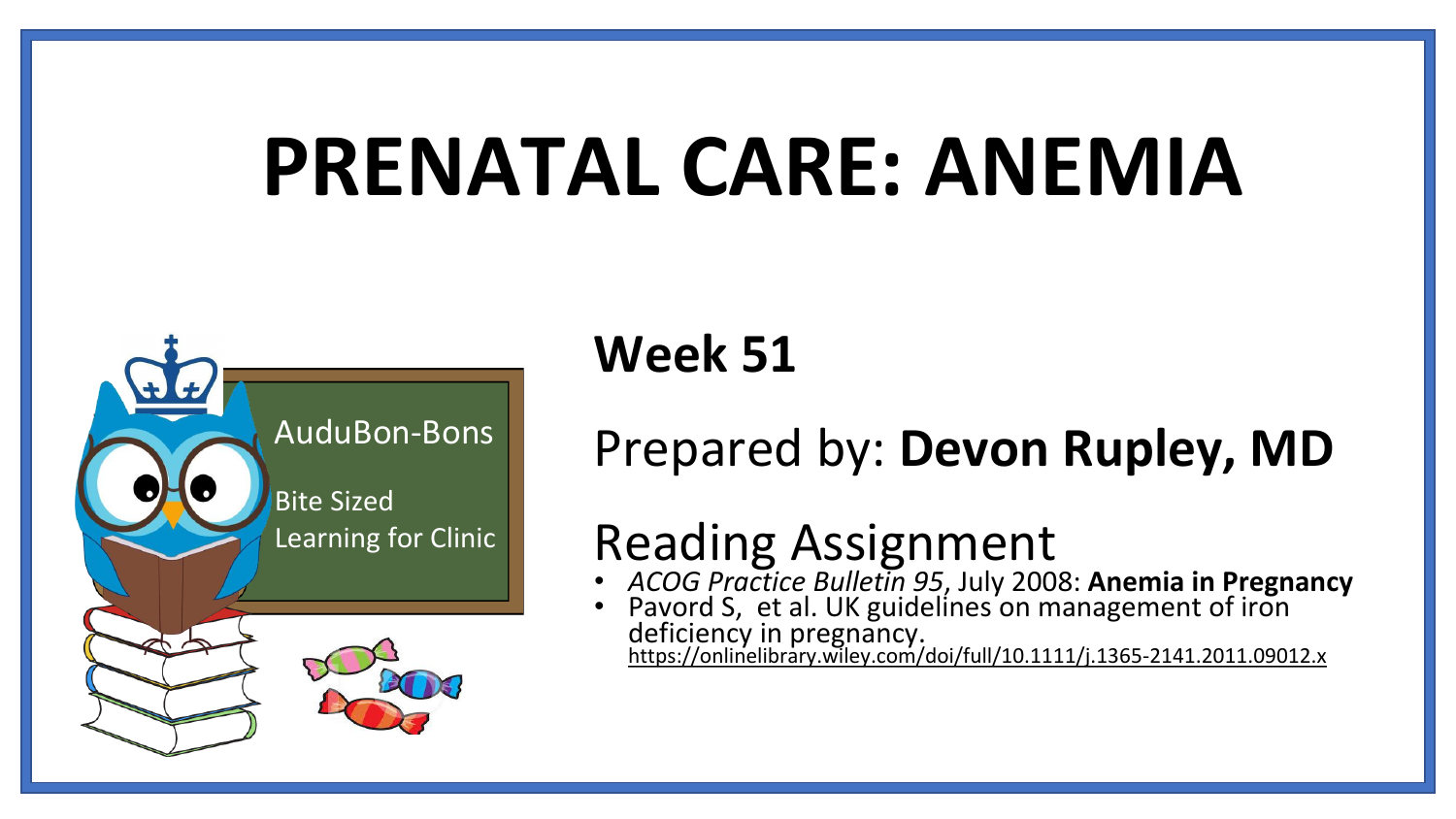

•Understand screening guidelines for anemia in pregnancy

• Be able to diagnosis iron deficiency anemia

• Learn the management of iron deficiency anemia in pregnancy

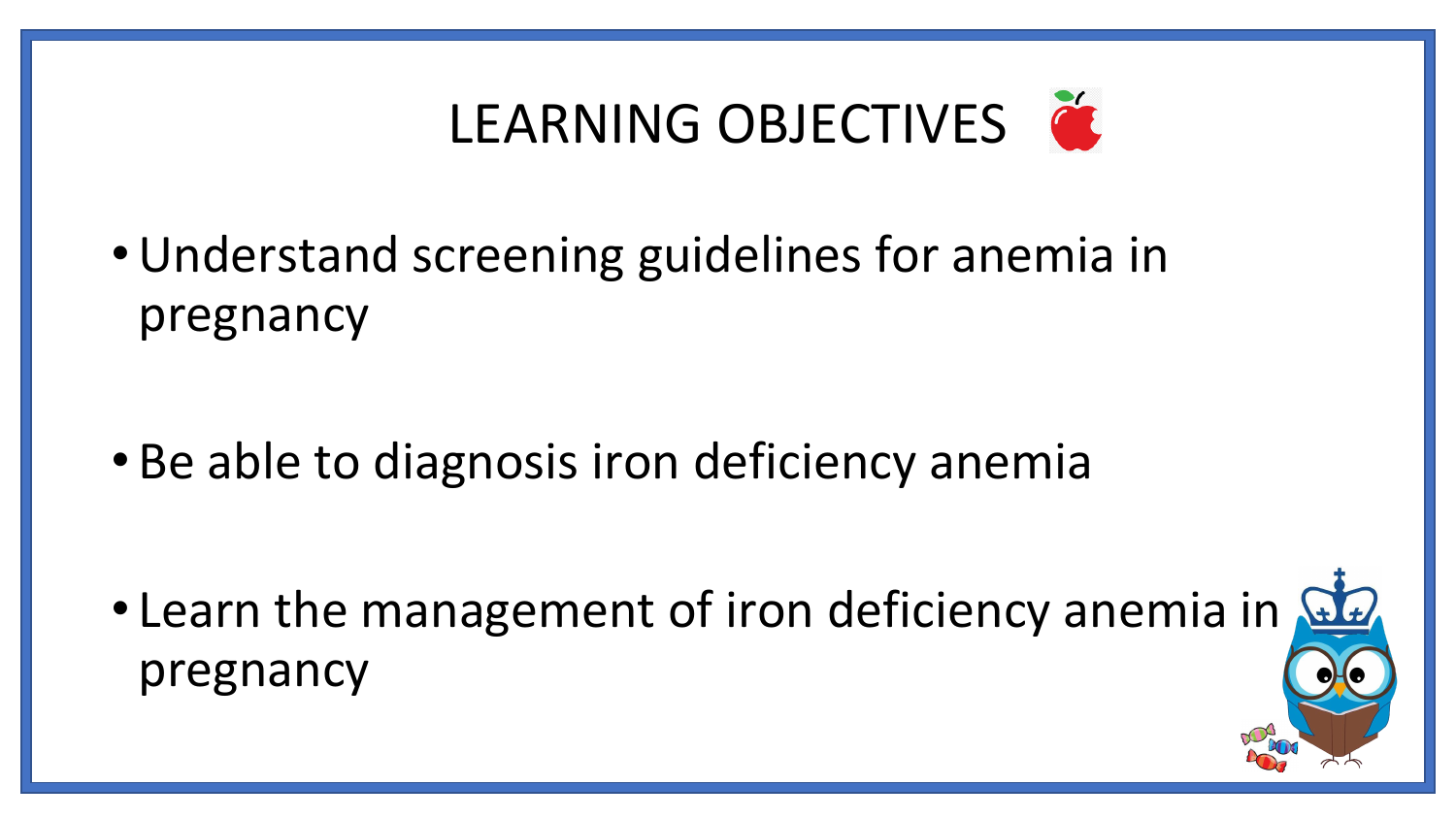### CASE VIGNETTE

• Ms. Nunca Sangre is a 19 yo G3 P2012 woman presenting at 28w 4d EGA for routine follow up care.

• She states that she feels exhausted all the time.

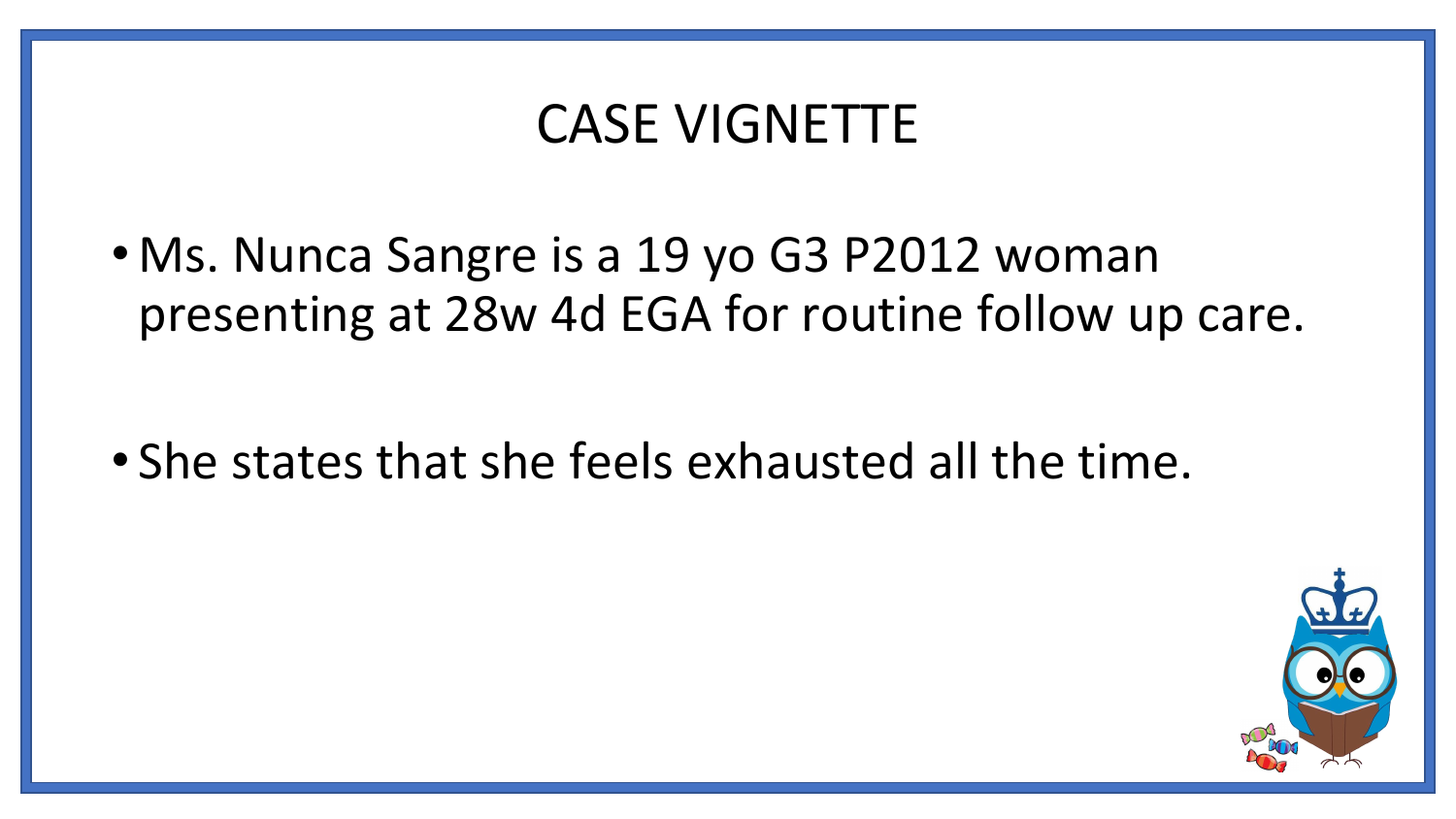# FOCUSED HISTORY

What aspects of this patient's history are most important?

- **PMH: Obesity**
- **PSH: Gastric sleeve (2017)**
- **PObH: NSVD x 2, last delivery less than 12 months ago**
- **PGynH: Heavy menses, denies STIs or abnormal Paps**
- **Social:** Denies T/E/D
- **Allergies:** NKDA
- **Meds:** Prenatal multivitamins

**\*Age (Teen pregnancy)**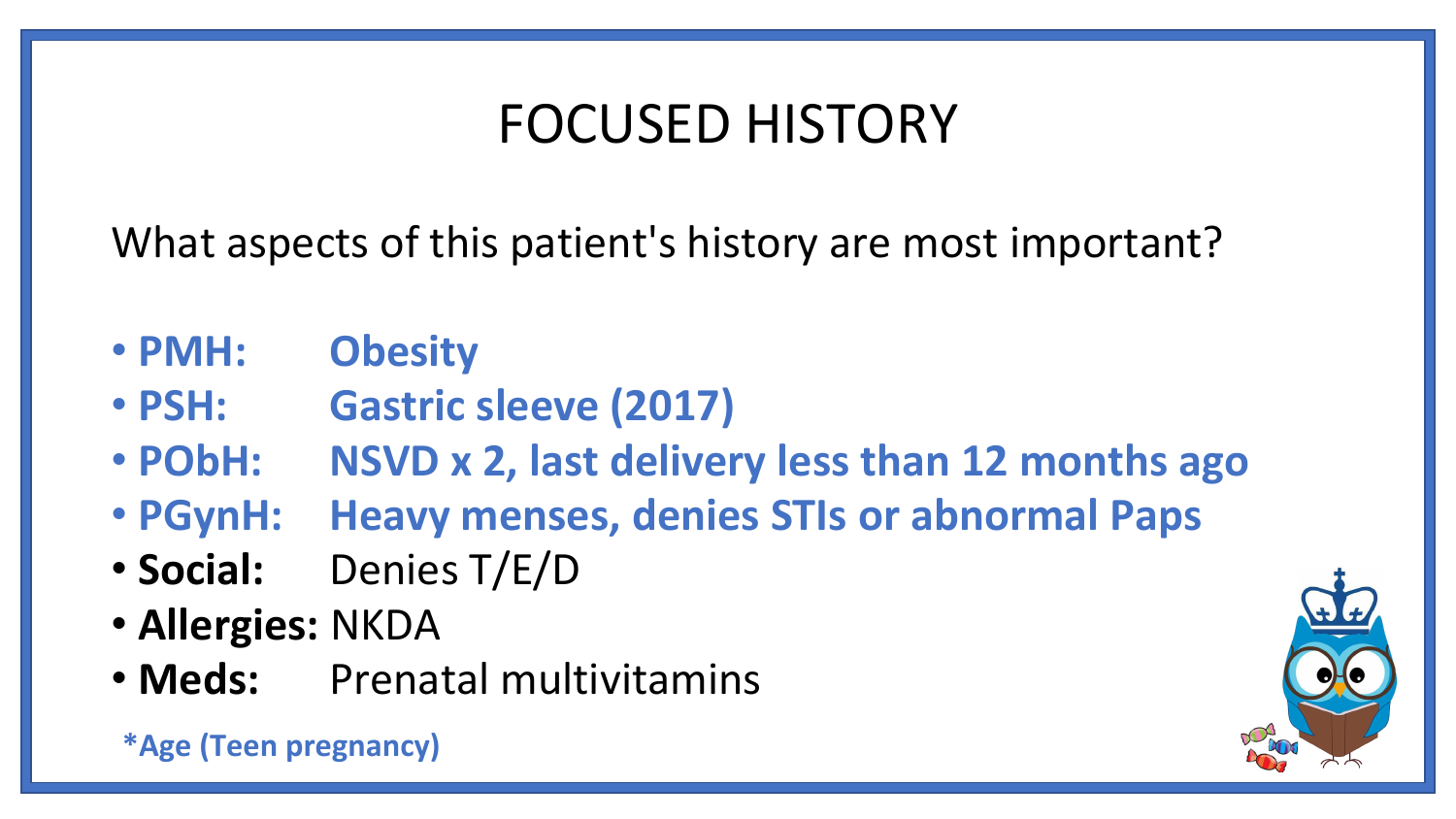# **Pertinent Physical Exam Findings**

VS: Height 157, Weight: 78 kg, BMI: 33.3, HR: 110, BP: 105/78, RR: 18

- **Gen: NAD, appears fatigued**
- **Skin: Some pallor**
- **Pulm:** CTAB
- **Cardio:** Sinus tachycardia, no murmurs, rubs, or gallops
- **Abd:** Obese, 3 well-healed LSC port site incisions, non-tender
- **Ext:** WWP

Following your visit, CBC returns notable for **Hgb 9.6, Hct 29%, Plts 204**

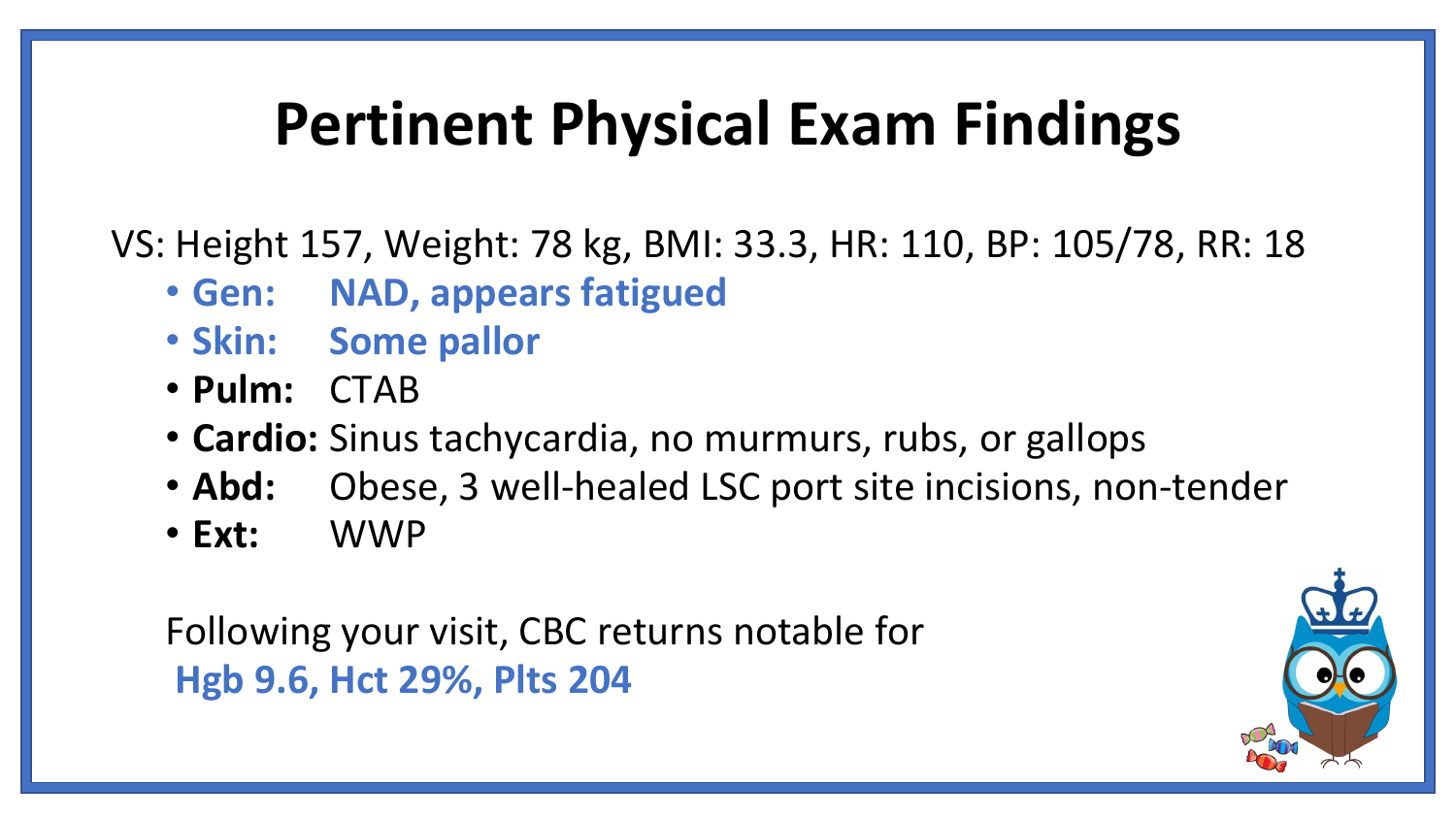## DIFFERENTIAL DIAGNOSIS

- Iron deficiency anemia
- Physiologic dilution anemia of pregnancy
- Hemorrhagic anemia
- Hemoglobinopathies
	- Thalassemia
	- Sickle Cell disease
- Nutritional deficiencies
	- Folate
	- Vitamin B12
- Hypothyroidism/ endocrine dysfunction
- Autoimmune hemolysis
- RBC membrane disorders
- Anemia of chronic disease

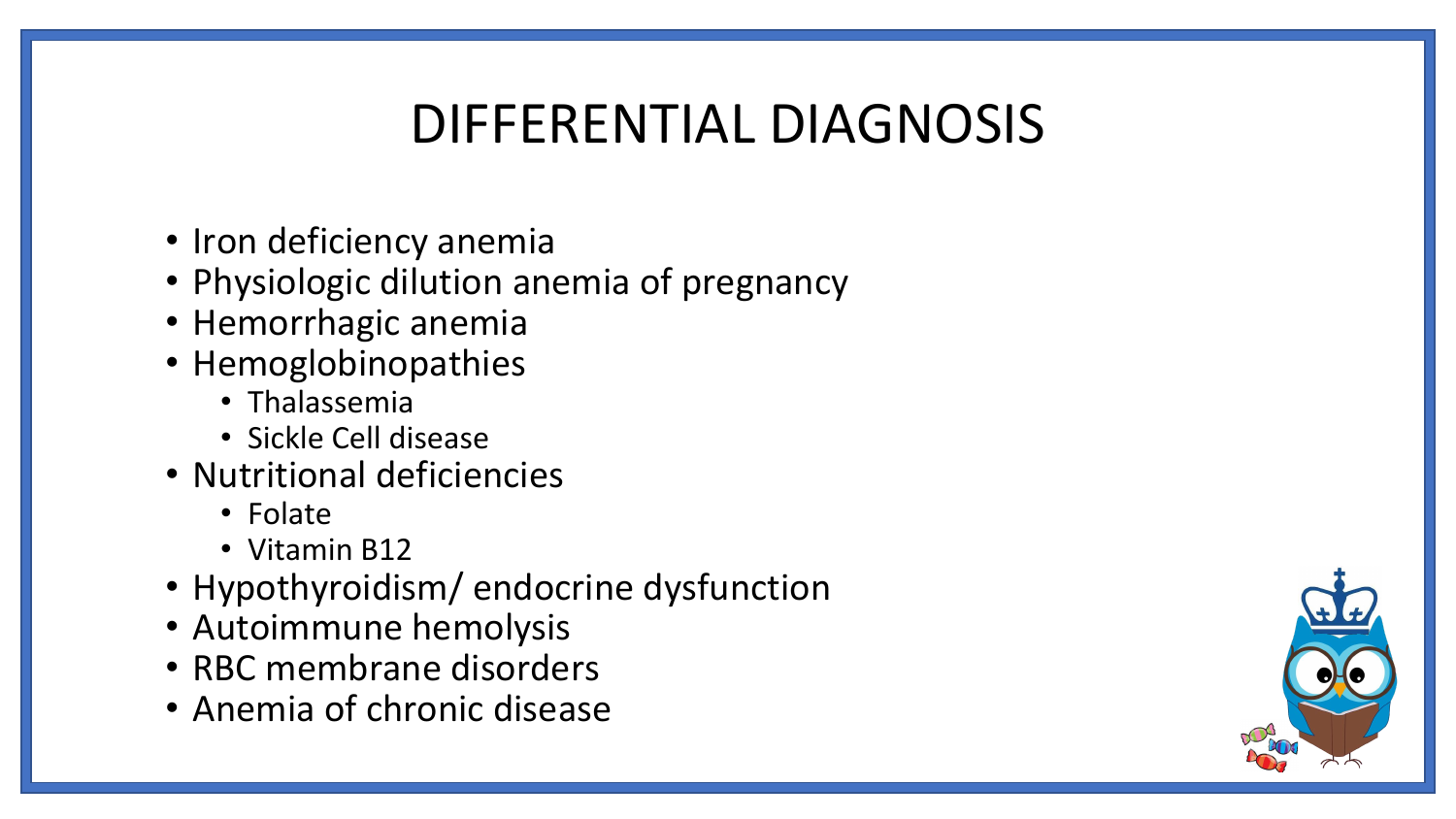## ANEMIA: DEFINITION AND SYMPTOMS

- *Definition:* A hemoglobin or hematocrit value less than the fifth percentile in a healthy reference population based on the stage of pregnancy.<br>• First trimester:<br>• First trimester:<br>• Heb < 11 g/dL and Hct < 33%
	-
	-
	-
	- $Hgb < 11$  g/dL and Hct <  $33\%$ • **Second trimester:** Hgb < **10.5** g/dL and Hct < **32**%
	- **Third trimester:** Hgb < **11** g/dL and Hct < **33**%
		- **Non-pregnant women**: Hgb < **12.0** g/dl and Hct **< 35%**
- *Symptoms:*
	- Weakness, fatigue, headaches, dizziness, lightheadedness
	- Changes in cognitive performance and psychological well being
- Pregnancy is a state of **physiological hemodilution**:
	- Intravascular blood volume expands by approximately **50%**
	- Total red blood cell mass expands by approximately **25%**
	- No change in MCV

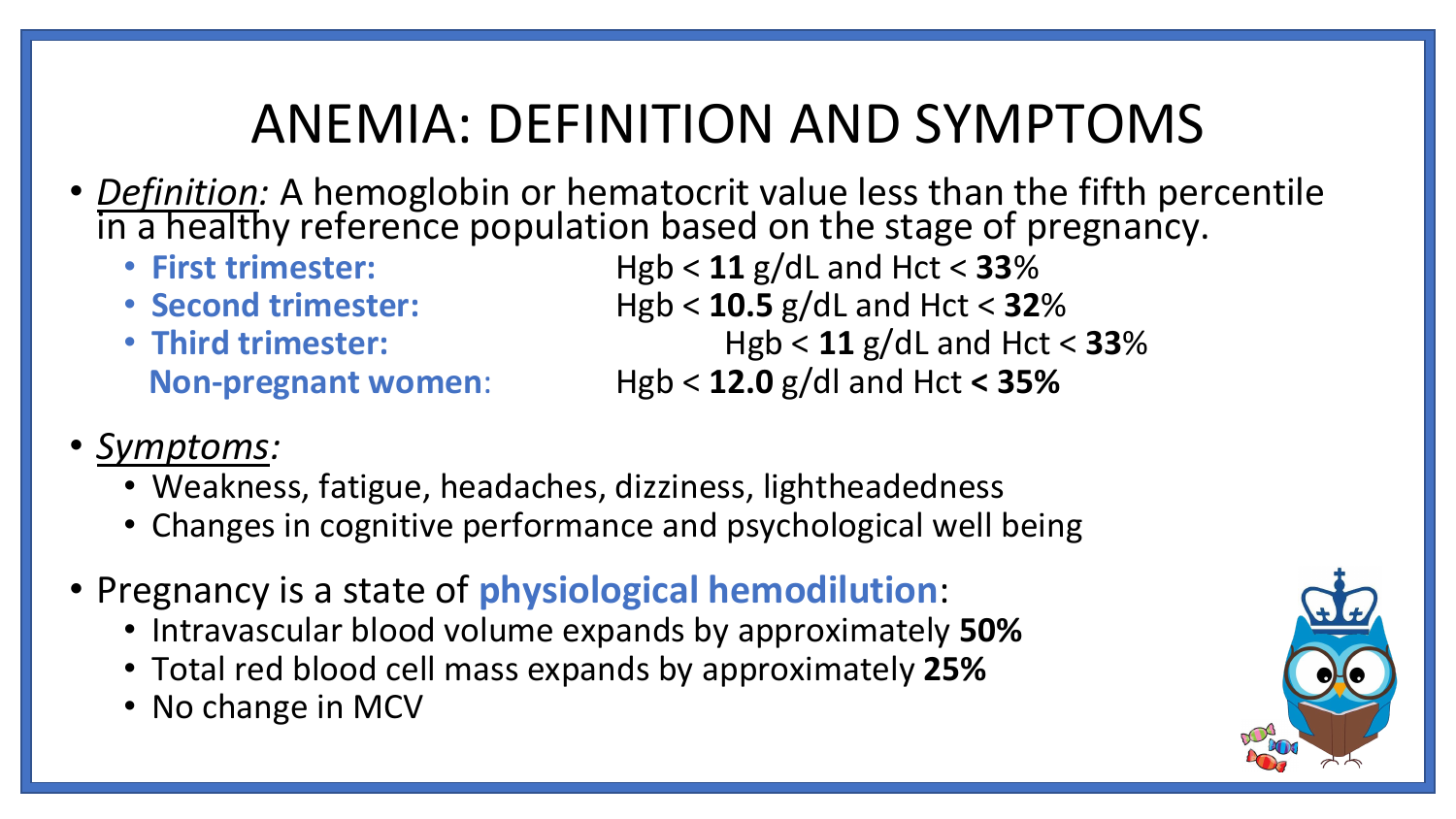# SCREENING FOR ANEMIA IN PREGNANCY

### Who should be screened for anemia?

- **All pregnant women** should be screened for anemia during pregnancy
	- CBC collected at the initial prenatal visit, and beginning of 3TM
- Women who meet the criteria for anemia (e.g. Hct < 33% in the first and third trimesters) warrant further evaluation even if they are asymptomatic:
	- Medical history and physical examination
	- RBC indices (e.g. MCV, MCHC, reticulocyte count, etc)
	- Serum iron, ferritin, transferrin
	- Hemoglobin electrophoresis
	- Peripheral smear, if indicated by history

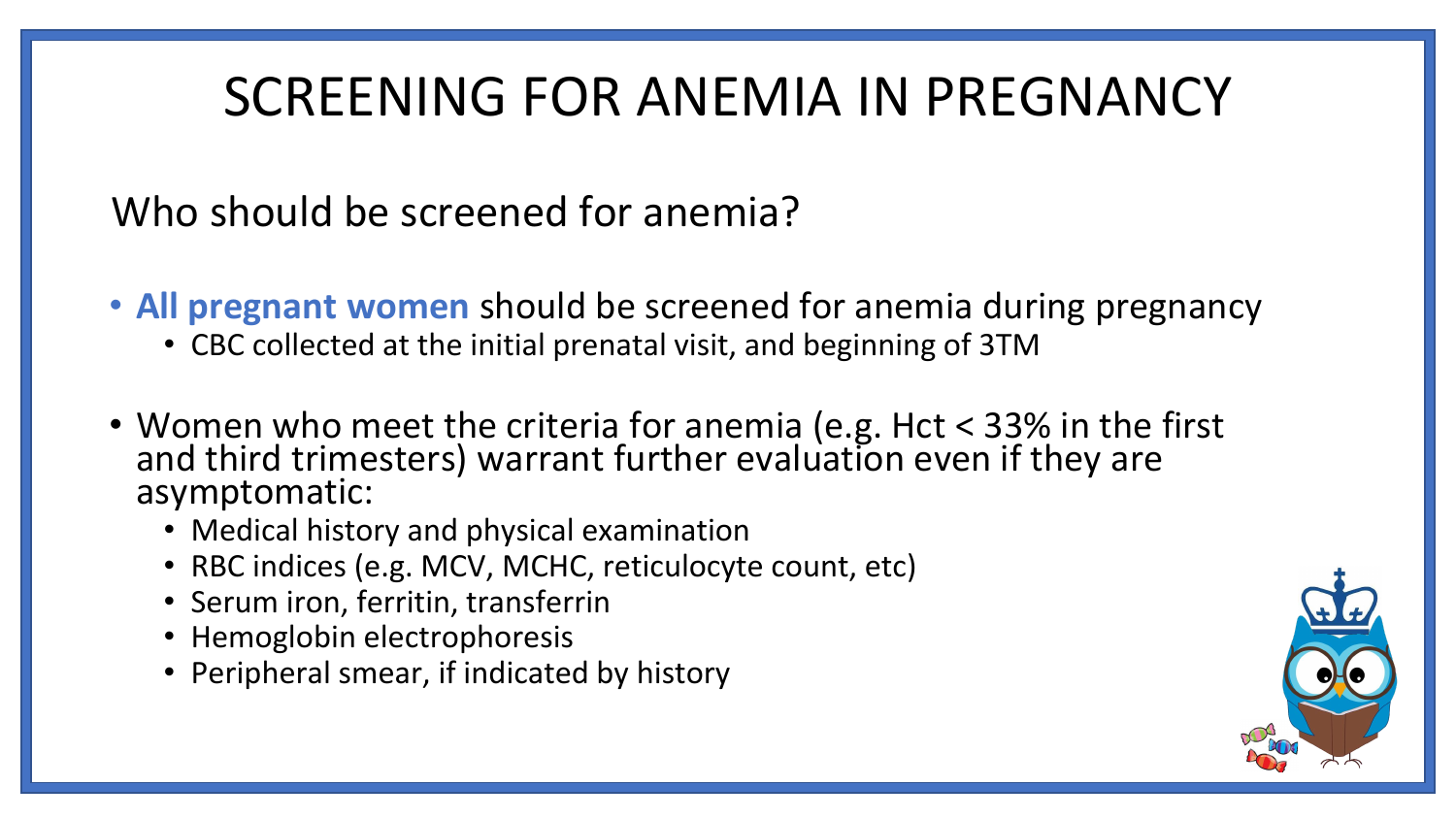### BACK TO THE PATIENT- EVALUATION

### What are next steps?

- Labs:
	- CBC with red cell indices
	- Hemoglobinopathy screen
	- Serum iron level
	- Ferritin level
	- Transferrin level
	- Total iron binding capacity
- Start empiric iron treatment

### Ms. Nunca Sangre- Results

- **Hgb:** 9.6, **Hct:** 29%, **MCV** 80
- **Hgb** AA
- **Plasma Iron**: 25 mcg/dL
- **Ferritin level:** 8 mcg/dL
- **Transferrin level:** 400 mg/dL
- **TIBC:** 450 mcg/dL

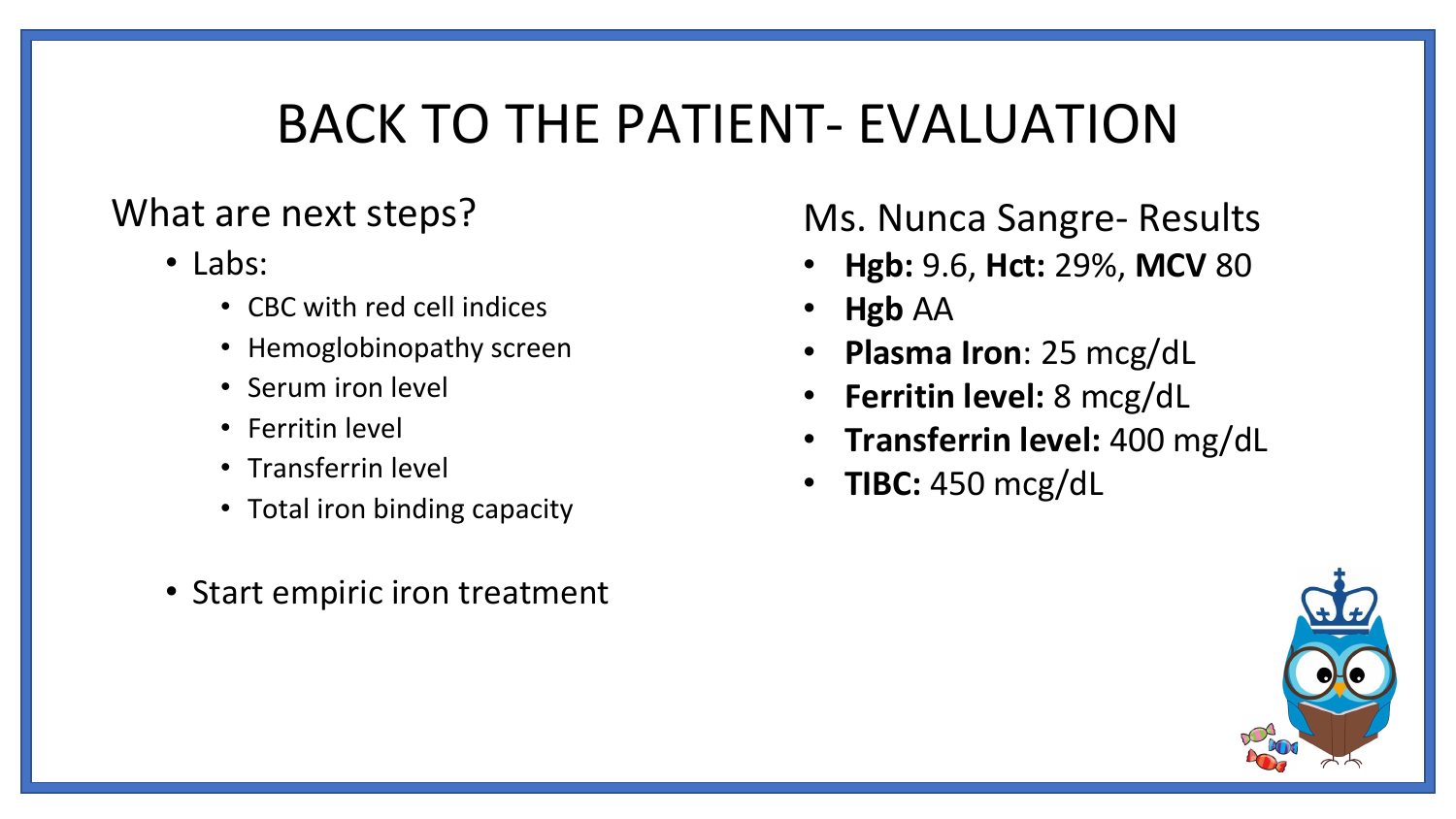### DIAGNOSIS

#### Table 1. Normal Iron Indices in Pregnancy

| Test                                  | <b>Normal Value</b>        |
|---------------------------------------|----------------------------|
| Plasma iron level                     | 40-175 micrograms/dL       |
| Plasma total iron-binding capacity    | 216-400 micrograms/dL      |
| Transferrin saturation                | 16-60%                     |
| Serum ferritin level                  | More than 10 micrograms/dL |
| Free erythrocyte protoporphyrin level | Less than 3 micrograms/g   |

#### Table 3. Biochemical Tests for Diagnosis of Anemia

| <b>Test</b>                      | <b>Results Indicating</b><br><b>Iron Deficiency Anemia</b> | <b>Results Indicating</b><br><b>Thalassemia</b> | <b>Results Indicating</b><br><b>Anemia of Chronic Disease</b> |
|----------------------------------|------------------------------------------------------------|-------------------------------------------------|---------------------------------------------------------------|
| Iron level                       | Decreased level                                            | Normal                                          | Decreased level                                               |
| Total iron-binding capacity      | Increased capacity                                         | Normal                                          | Decreased capacity                                            |
| Ferritin level                   | Decreased level                                            | Normal                                          | <b>Increased level</b>                                        |
| Iron/total iron-binding capacity | Less than 18%                                              | Normal                                          | More than 18%                                                 |



*Anemia in pregnancy. ACOG Practice Bulletin No. 95. American College of Obstetricians and Gynecologists. Obstet Gynecol 2008;112: 201–7*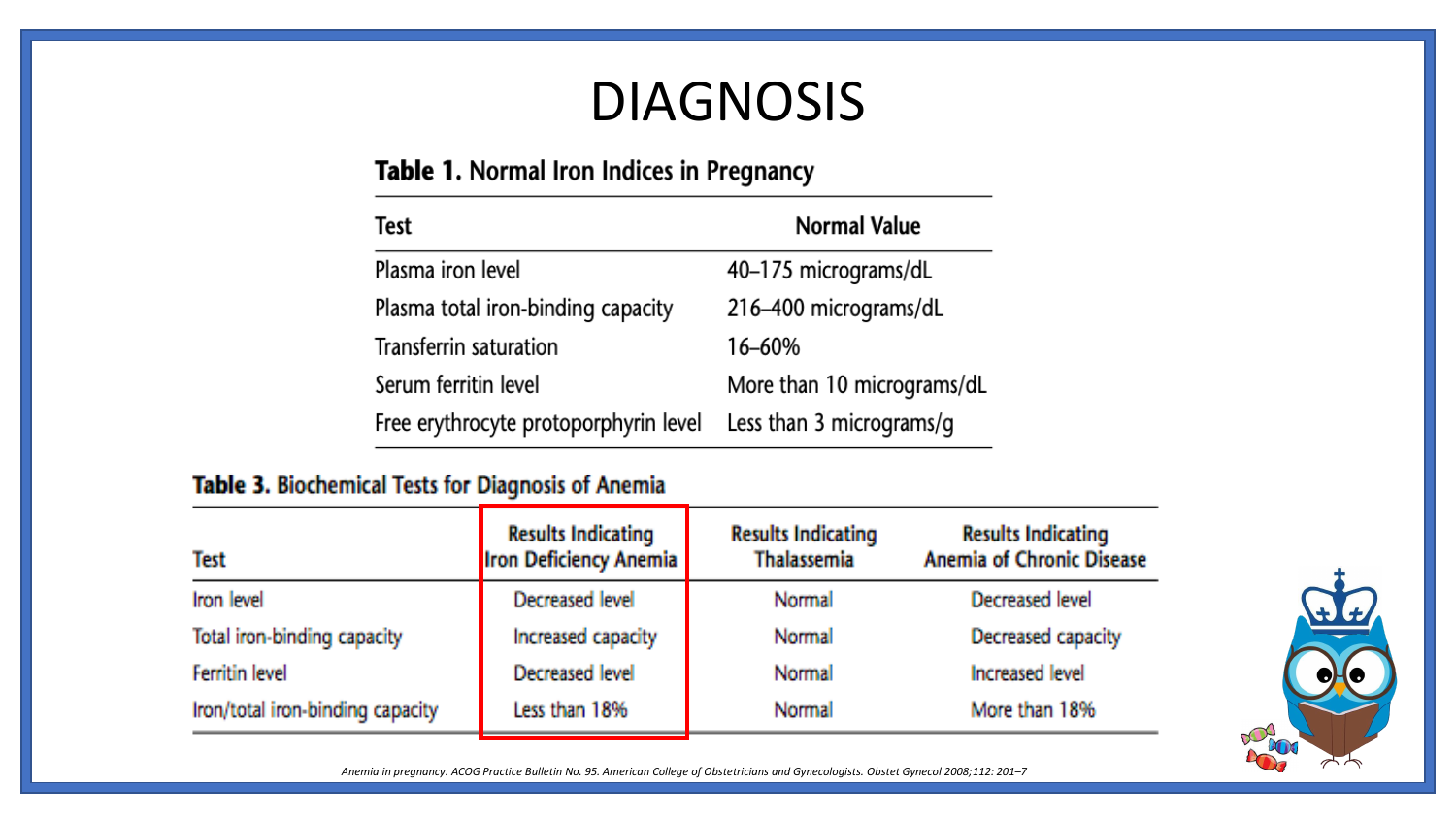# IRON DEFICIENCY ANEMIA

### **Hypochromic, microcytic anemia (MCV < 80fL) \*\*\***

- However microcytosis may only occur later in iron deficiency anemia
- Measurement of **ferritin** levels has the highest sensitivity and specificity for diagnosing iron deficiency in anemic patients
	- Ferritin level **< 10** mcg/dL
- *Risk factors:*
	- Iron poor diet
	- **Malabsorptive conditions i.e. gastric bypass procedures**
	- **Heavy menses pre-pregnancy**
	- **Short inter-pregnancy interval**
	- **Teen pregnancy**
	- **Obesity**
	- Low BMI
- *Prevalence:* **21.55 per 1,000 pregnant women** in the US
- Iron deficiency anemia during pregnancy is associated with **adverse outcomes** including low birth weight, preterm delivery, increased need for transfusion, perinatal mortality, and postpartum depression



*Scordino, T. American Society of Hematology. 1/13/2016. Accessed online 9/6/2019 at [https://imagebank.hematology.org/image/60299](https://imagebank.hematology.org/image/60299/microcytosis?type=upload) /microcytosis?type=upload*

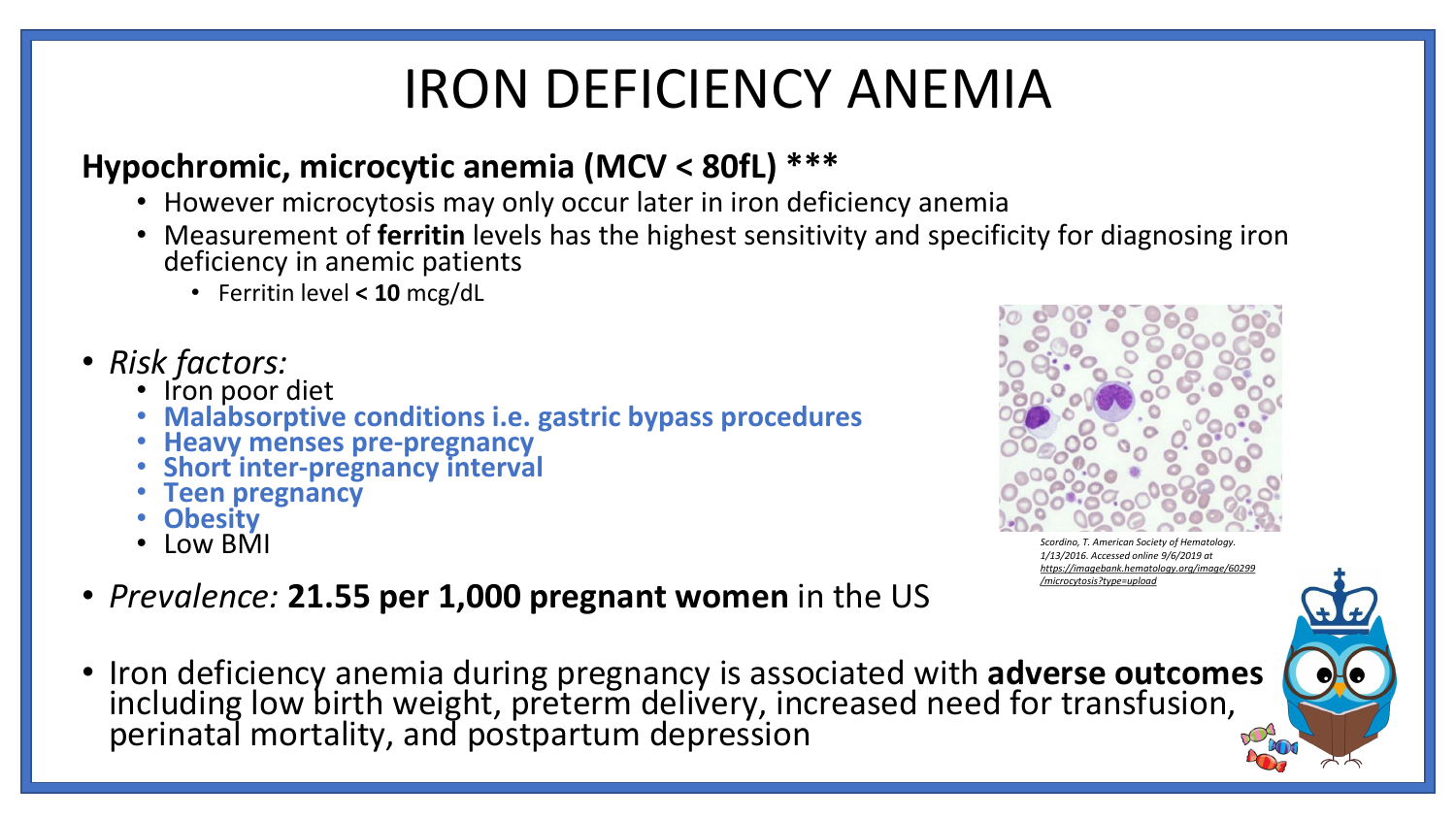# MANAGEMENT

### What will you prescribe for Ms. Nunca Sangre?

### **Oral supplementation**

- With oral formulations, should see increase in hgb in *2 wks*
- Multiple formulations
	- Starting with 60 mg elemental iron, daily to every other day dosing to improve absorption and limit side effects
- Absorption improved taking in the morning with **vitamin C** (ascorbic acid) and avoidance of taking with **coffee, tea, or milk**
- *Adverse effects***:** constipation, gastrointestinal irritation, nausea

| Preparation       | Dose                                                                     |
|-------------------|--------------------------------------------------------------------------|
| Ferrous fumarate  | 106 mg elemental iron per 325 mg tablet                                  |
| Ferrous sulfate   | 65 mg elemental iron per 325 mg tablet                                   |
| Ferrous gluconate | 34 mg elemental iron per 300 mg tablet                                   |
| Iron dextran      | 50 mg elemental iron per milliliter,<br>intramuscularly or intravenously |
| Ferric gluconate  | 12.5 mg iron per milliliter,<br>intravenously only                       |
| Iron sucrose      | 20 mg iron per milliliter, intravenously only                            |

 $\sim$ 

*Anemia in pregnancy. ACOG Practice Bulletin No. 95. American College of Obstetricians and Gynecologists. Obstet Gynecol 2008;112: 201–7*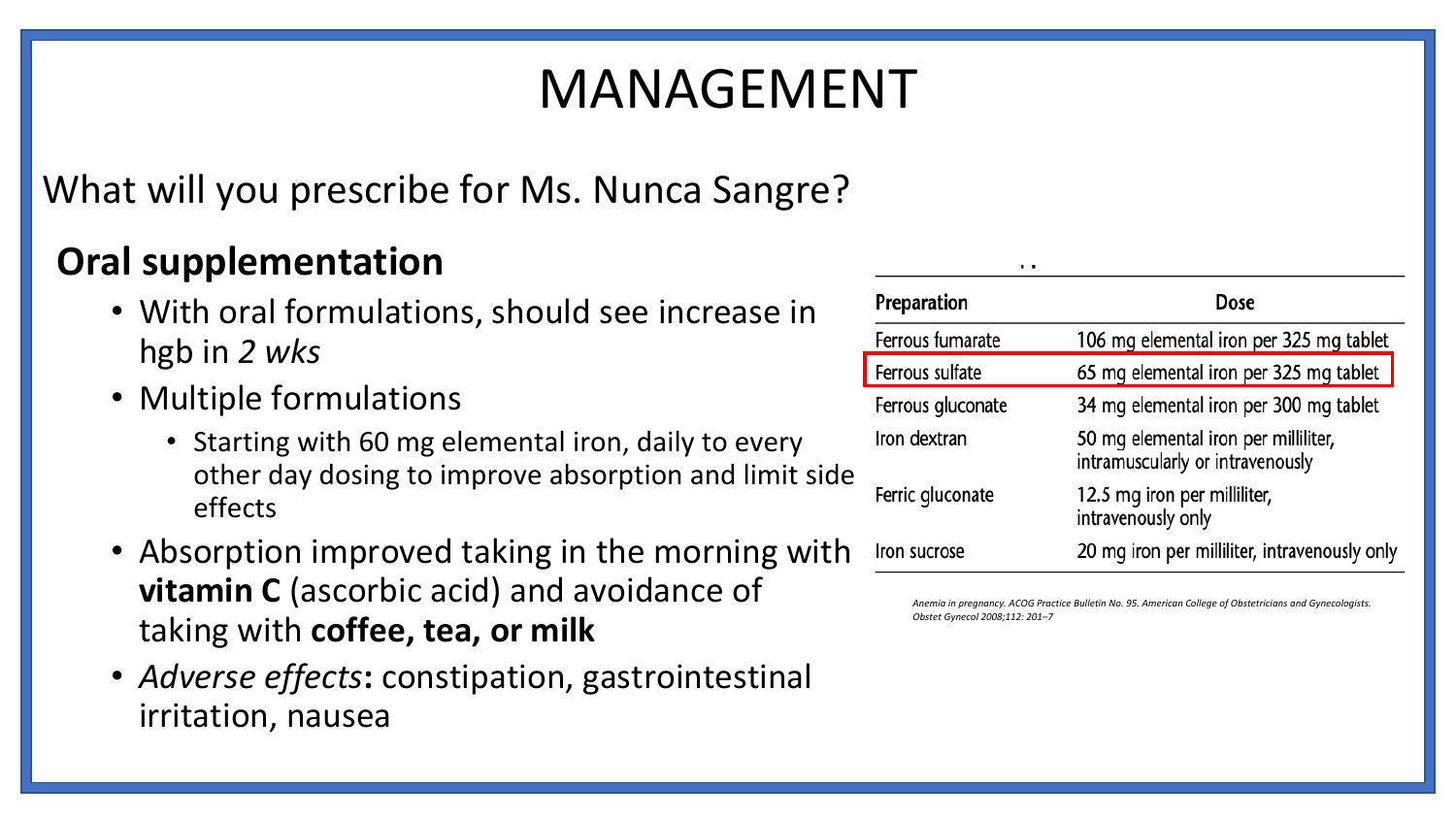# MANAGEMENT CONTINUED

What will you prescribe for Ms. Nunca Sangre?

### **IV Iron:**

- For patients:
	- who cannot tolerate PO iron
	- with severe anemia (Hgb 8-10) especially after 30 wks
	- in which PO iron will be ineffective (impaired absorption from gastric surgeries or IBD)
- Safe after first trimester
- Variety of formulations (iron dextran, iron sucrose or venofer, etc)
- No need for premedication in most patients
- AE include low risk (1-3%) of minor infusion reactions

### **Transfuse only for severe anemia (hgb <6) due to risk of fetal compromise from deoxygenation**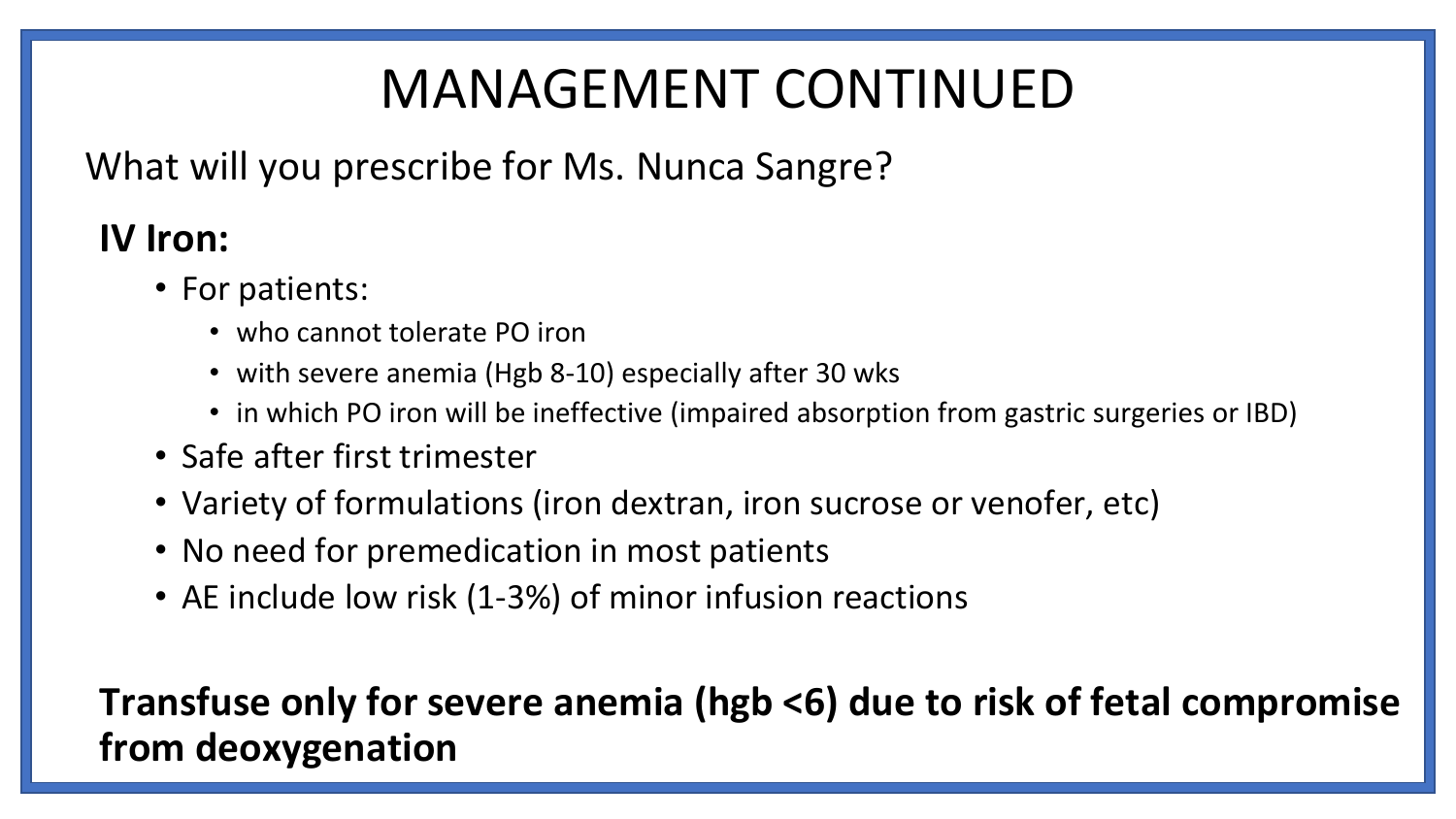# PREVENTION

What measures can be taken to prevent anemia in pregnancy?

As per CDC recommendations:



- Start every pregnant patient on *low dose oral iron supplementation* (e.g. 30 mg/day) at the initial prenatal visit.
- Nutritional counseling be provided for pregnant women with regards to an *iron-rich diet*, as well as a diet that supports iron absorption.

### As per ACOG recommendations:



• *Iron supplementation* decreases the prevalence of maternal anemia at delivery.

• It is unclear whether iron supplementation in well-nourished pregnant women who are not anemic affects perinatal outcomes.

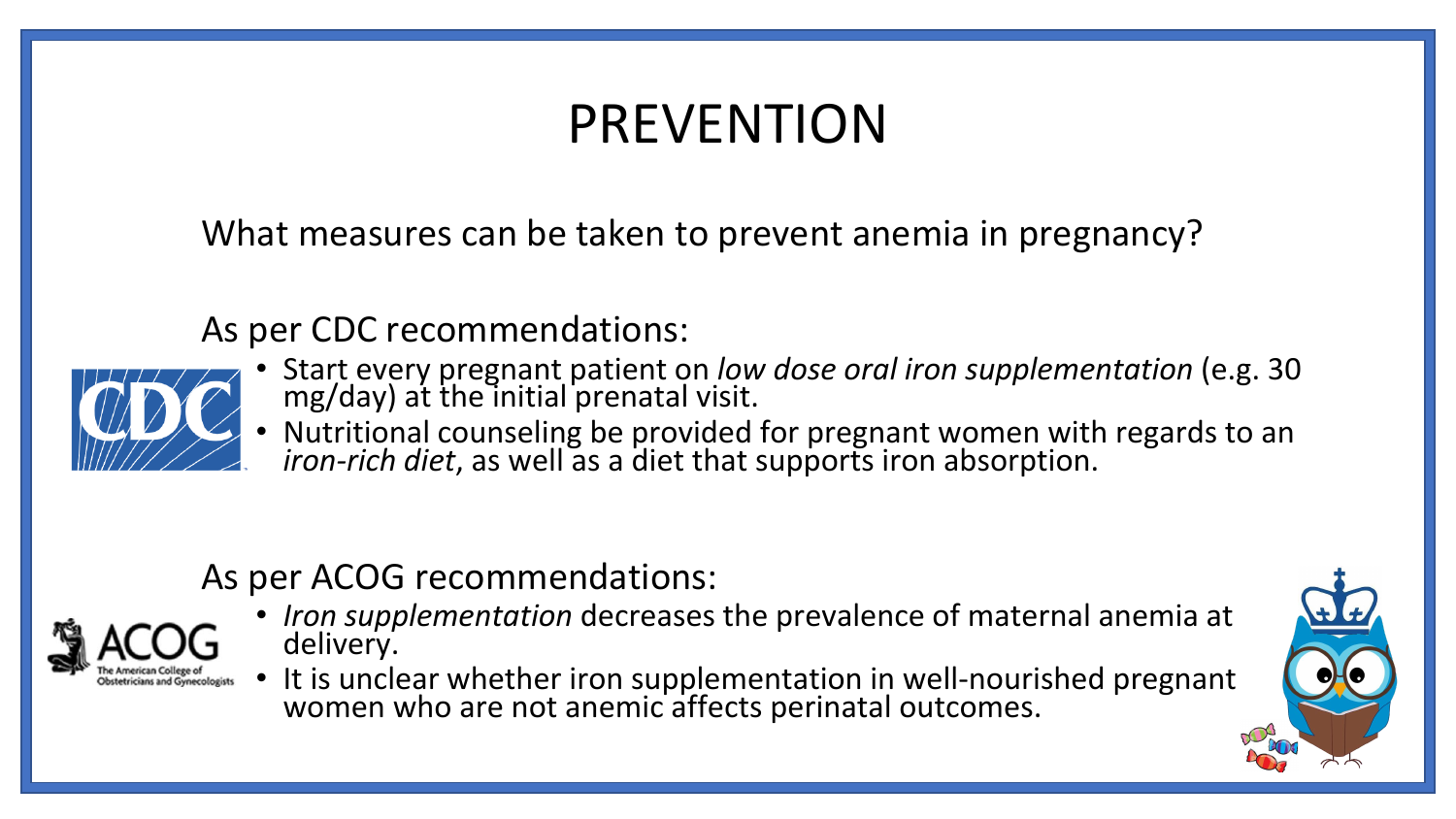# TAKE HOME POINTS

- Anemia in pregnancy is very common
- Screen all pregnant women for anemia at the initial visit and beginning of 3TM with a CBC
	- 1TM/3TM: Hgb **< 11.0** g/dL and Hct **< 33**%
	- 2TM: Hgb **< 10.5** g/dL and Hct **< 32**%
- Pregnant patients with anemia warrant further clinical and serological evaluation
- Therapy with oral iron supplementation of **65 mg/ day to every other day** is effective
- Consider parenteral iron therapy for early diagnosis of anemia, severe anemia, or those not expected to respond to PO iron

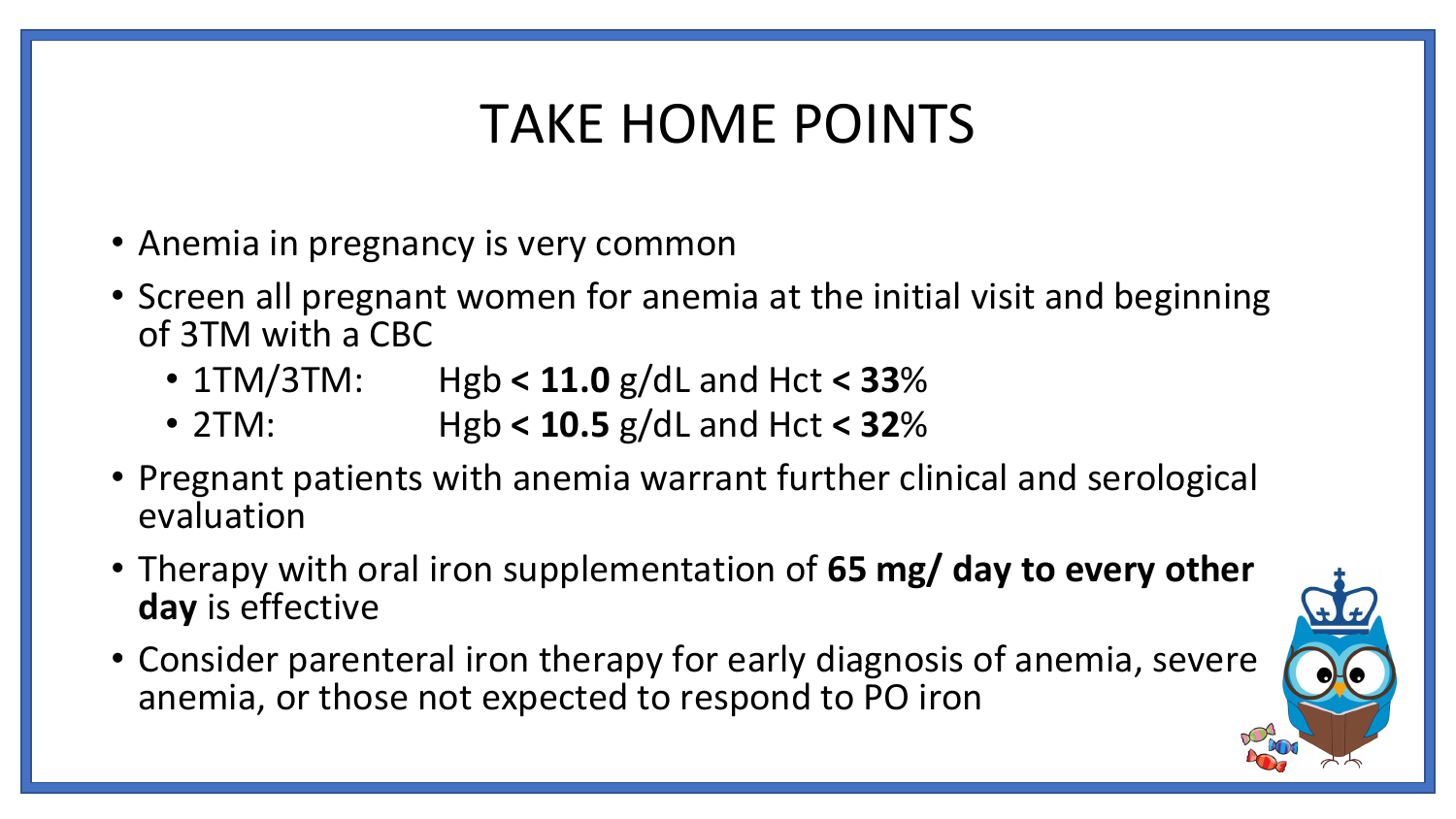### SOCIAL DETERMINANTS OF HEALTH

A 2005 study looked at US Natality date from 1995-2000.

- **Data from >20,000,000 births were examined**
- **Anemia of pregnancy (AIP) was defined as hemoglobin-concentration <10g/dl**
- **Prevalence of AIP was two times higher among non-Hispanic blacks (20.44/1,000) than among non-Hispanic whites (10.73/1,000)**

A large systematic review and metanalysis from 2013 found that lower hemoglobin concentration is associated with higher risk of poor pregnancy outcomes (PTB, and LBW).

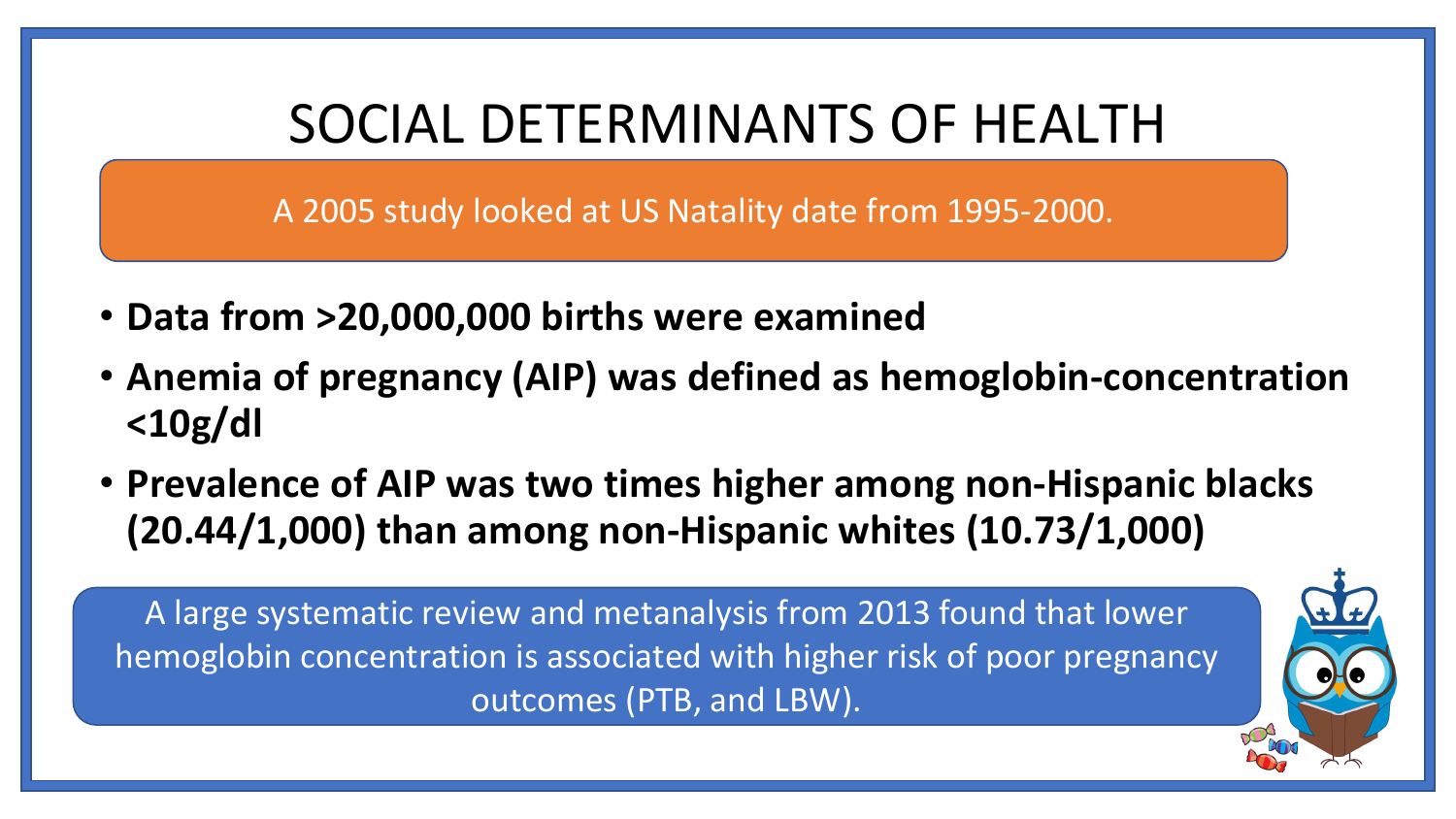# Epic .Phrase

### .**BBonAnemia**

Description: Management of Anemia in Pregnancy Patient was counseled about the diagnosis of anemia in pregnancy. Hemoglobinopathy screen was reviewed and found to be \*\*\*. Iron studies, including ferritin, serum iron level, total binding iron capacity, and transferrin were sent. The patient was recommended to begin oral iron daily to every other day with plan for repeat CBC to assess improvement in 4 weeks. Possible side effects of oral iron were discussed including nausea, GI irritation and constipation. Plan for referral to hematology for possible IV iron was discussed in case of intolerance or ineffectiveness of oral iron.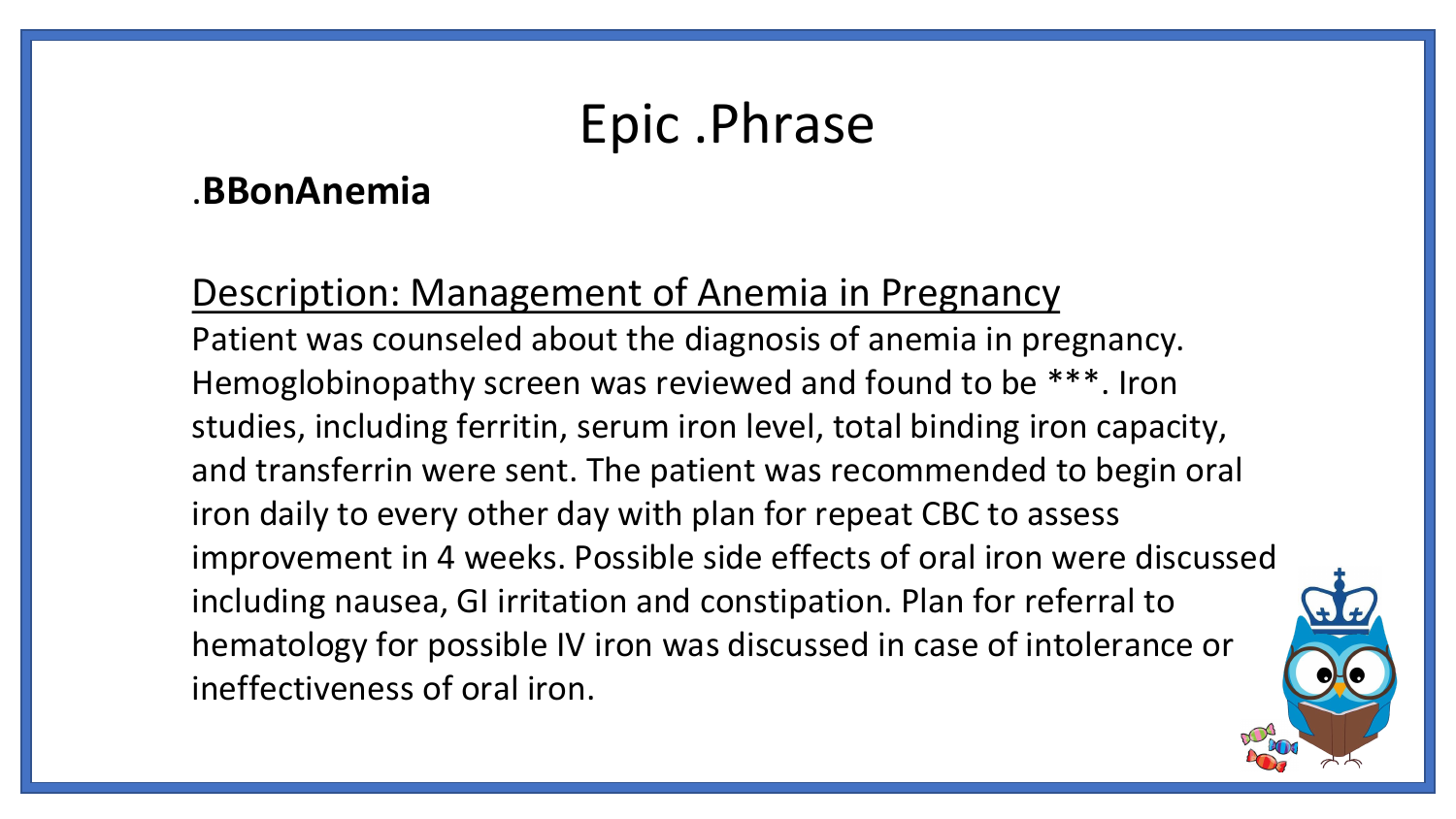# Coding/ Billing

- O99.019, anemia complicating pregnancy, unspecified trimester
- D50.9, iron deficiency anemia, unspecified
- D53.9, nutritional anemia, unspecified
- O90.81, anemia of the puerperium